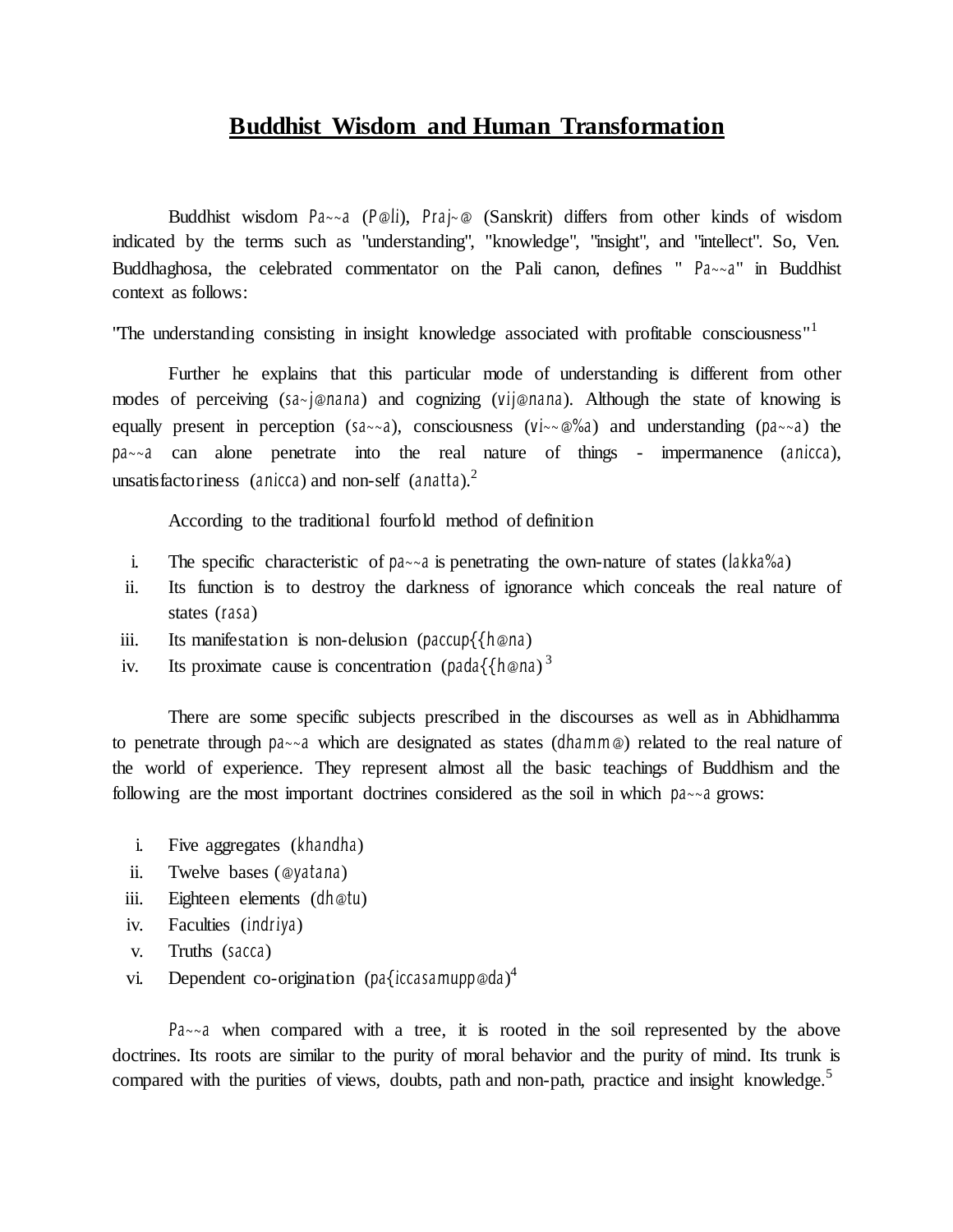The above mentioned factors refer to the three stages of the Buddhist path - morality (purity of moral behavior), concentration (purity of mind), and wisdom (other five kinds of purity). As a result of the development of pa~~a one can attain the four paths and four fruits which lead to the realization of Nibb@%a, the final aim of Buddhism.

A tree cannot be fully identified separated from its ground (soil), roots and trunk. They are mutually inter-dependant. Similarly the three stages of Buddhist path leading to nibb@%a cannot be separated one from the other. Due to this reason in many discourses these three kinds of training (tisikkh@) are qualified with the term anupubba - gradual.<sup>6</sup>

Our main subject pa~~a also cannot be explained separated from the other two factors namely morality (s\$la) and concentration (sam@dhi). These three stages of the Buddhist path refer to three kinds of transformation in human personality:

- i. behavioral transformation (s\$la)
- ii. mental (psychological) transformation (sam@dhi)
- iii. intellectual (cognitive) transformation ( $pa \sim \textcircled{a}$ )

Human personality is analyzed as five aggregates, twelve bases and eighteen elements etc. in a number of discourses. Among such analyses the most popular analysis is the teaching of the five aggregates. It also covers all other analyses related to physical and mental aspects of human personality.

i. r#pa - physical body consisting of the five senses and their respective objects in the external world.

ii. vedan@ - feelings that arise as a result of the contact between the senses, sense-objects and the consciousness.

iii.  $a^2 \sim \omega$  - perceptions or memories of those feelings registered in the mind for later reflection and to create similar feelings.

iv. sa<kh@ra - Dispositions or concepts constructed in regard to feelings as a result of constant reflection over the memories.

v. vi~~@%a - consciousness, personality, soul or I-ness developed as a totality of the above mentioned four aggregates.<sup>7</sup>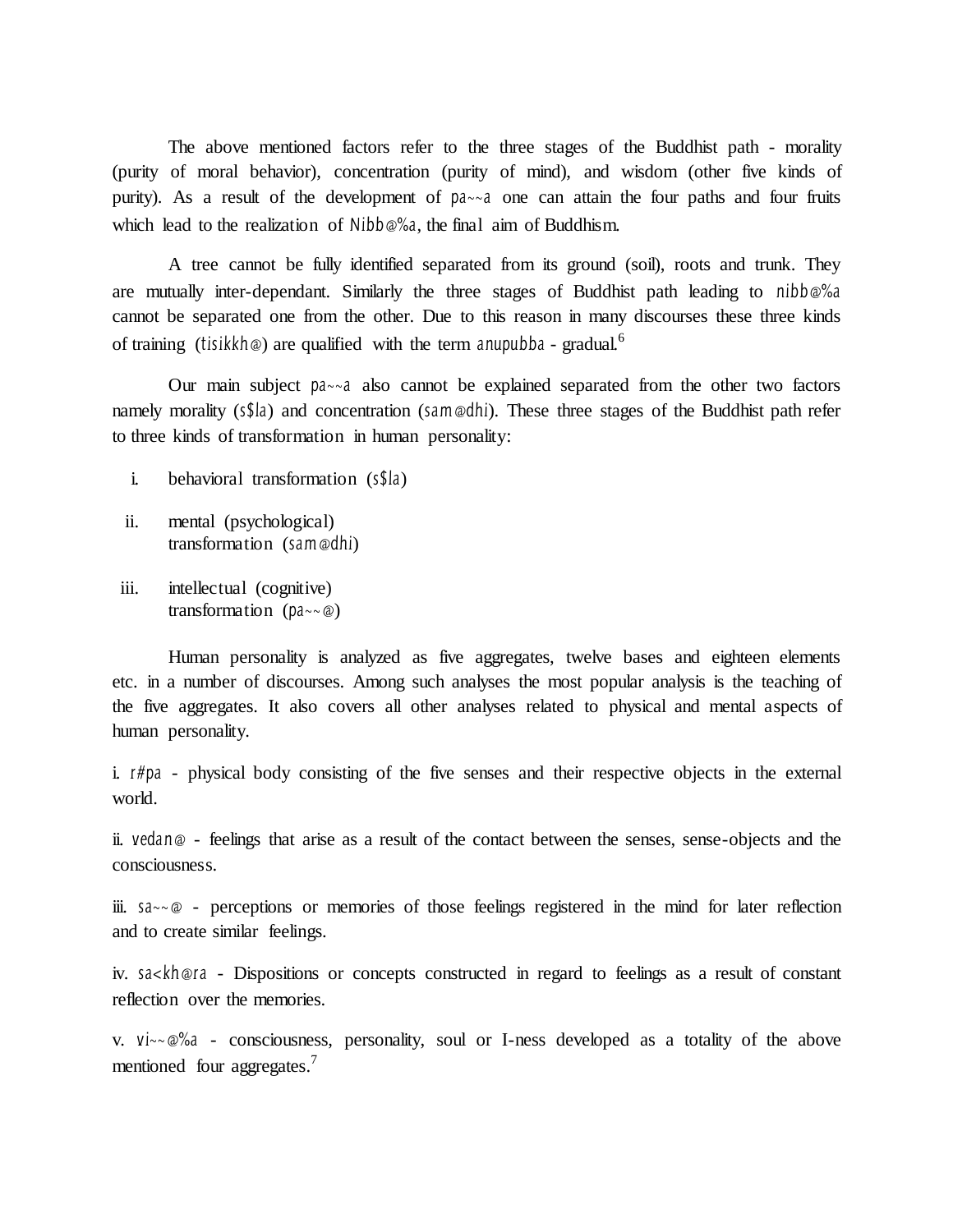Now two factors are very clear:

i. three kinds of transformation: moral, mental and intellectual

ii. human personality: physical body, feelings, perceptions, dispositions, consciousness

In a large number of modern works these two factors have been analyzed, explained and described individually. But I have not seen any work where these three stages of training explained in connection with the five aggregates of human personality. My considered opinion regarding this point is given below in brief:

Ven. Buddhagosa gives five similes in order to clarify the real nature of five aggregates of clinging (pa~cup@d@nakkhandha).

r#pa - matter (physical body): sick-room (hospital) vedan@ - feelings: sickness  $s_{\alpha} \sim \omega$  - perceptions: arising of the sickness sa<kh@ra - dispositions: taking unsuitable foods, etc. to increase the sickness  $\text{Vi}\sim\varphi\%$ a - consciousness: sick man<sup>8</sup>

The sick man (consciousness) dwells in the hospital (body), he has a sickness (feelings, enjoyment), the sickness arises (as a result of seeking after the feelings again and again keeping them as memories or perceptions) the sickness increases as a result of reflection over the memories and creating wrong concepts (dispositions, formations) over them and taking them as essential for life, all these are done by the sick man which is the consciousness, the collective concept of I-ness.

The three kinds of transformation mentioned above can be applied to the five aggregates as follows:

r#pa - behavioral transformation by moral training (s\$la)

vedan@ mental transformation by sa~~@ concentration (sam@dhi) sa<kh@ra intellectual or cognitive transformation vi~~@%a by wisdom (pa~~a)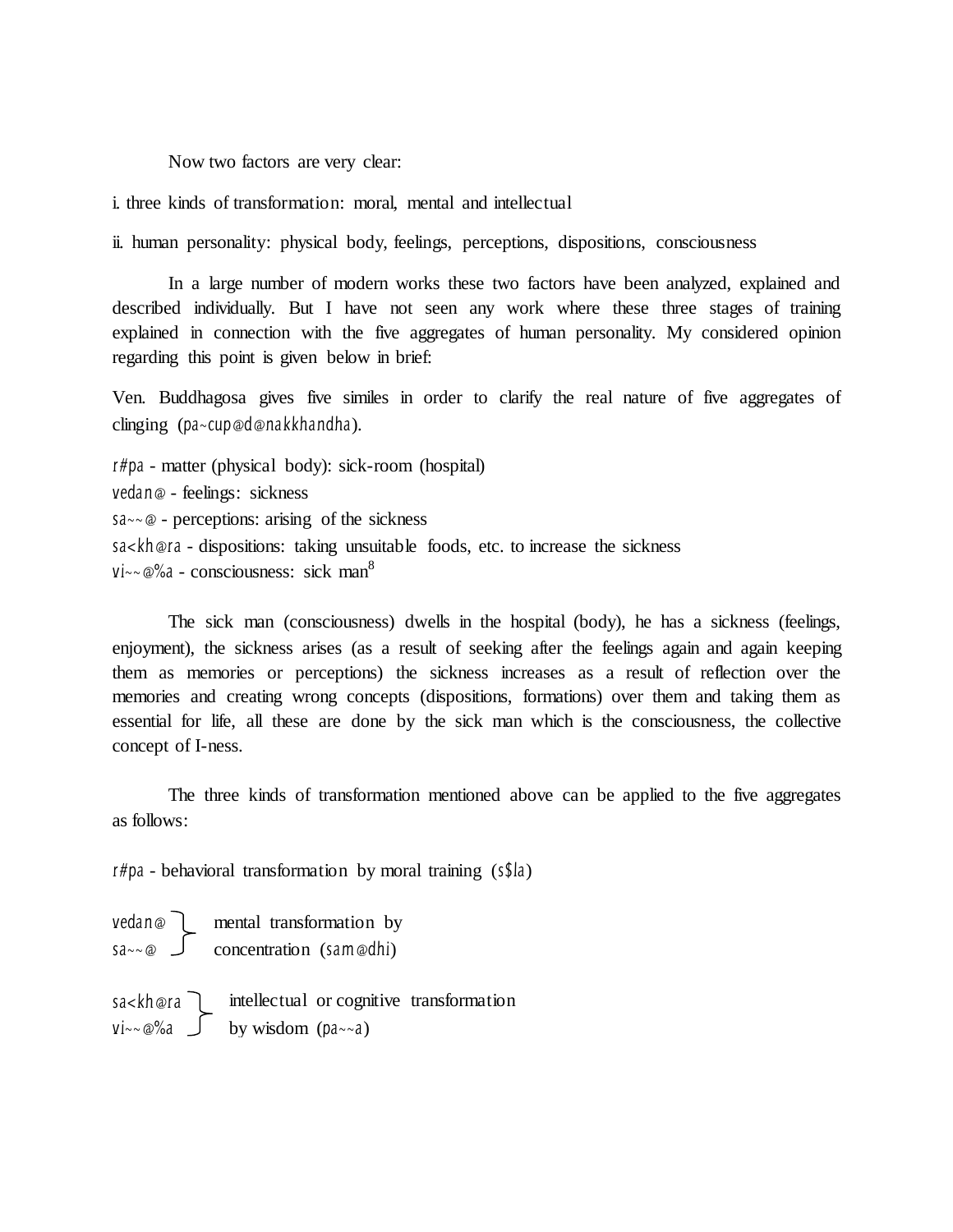Physical behavior of man directly affects the mental behavior. So, physical behavior namely bodily functions and verbal actions should be restrained by observing moral rules in order to prepare a good ground for mental training. According to the methods of samatha meditation in the first trance five mental qualities are produced. Human mind has two main aspects - emotional and intellectual. Among the five jh@nic factors the first two initial application (vitakka) and investigation (vic@ra) refer to the intellectual aspect and zest (p\$ti) and happiness (sukha) refer to emotional aspect. Almost all the meditational subjects related to *jh@na* of samatha are closely connected with the aggregates of feeling and perception. So, concentration is mainly applied to train and calm down the aggregates of feeling and perception.

Dispositions (concepts) and consciousness (I-ness) are developed through the intellectual process and they should be eliminated by wisdom or insight meditation, through understanding the impermanent, unsatisfactory and essenceless nature of such concepts.

In brief, we can understand that Buddhism explains a path leading to a transformation of human personality by means of wisdom  $(\text{Da} \sim a)$  based on morality and concentration. The saints who have attained this transformation are like the lotus flowers grown in a muddy place. They live in the world but not attached to it. They are fully emancipated and they will never be reborn again. They show the path leading to the cessation of suffering (nirodha) which is the only way for obtaining an eternal happiness. The liberated beings are human beings but they are extraordinary human beings (acchariyamanuss@) because they have fully transformed their personality in regard to five aggregates. Ordinary beings possess five grasping groups (pa~cup@d@nakkhandha) but liberated saints (arhants) possess only five aggregates without clinging (up@d@na). Such beings are the torch-bearers of mankind (ukk@dh@ra) because of whom people can develop wisdom ( $pa \sim \omega$ ) in order to dispel the darkness of ignorance, the foundation of all problems in human life.

Prof. Sumanapala Galmangoda, Director, Postgraduate Institute of Pali and Buddhist Studies, University of Kelaniya, Sri Lanka, 19.04.2012